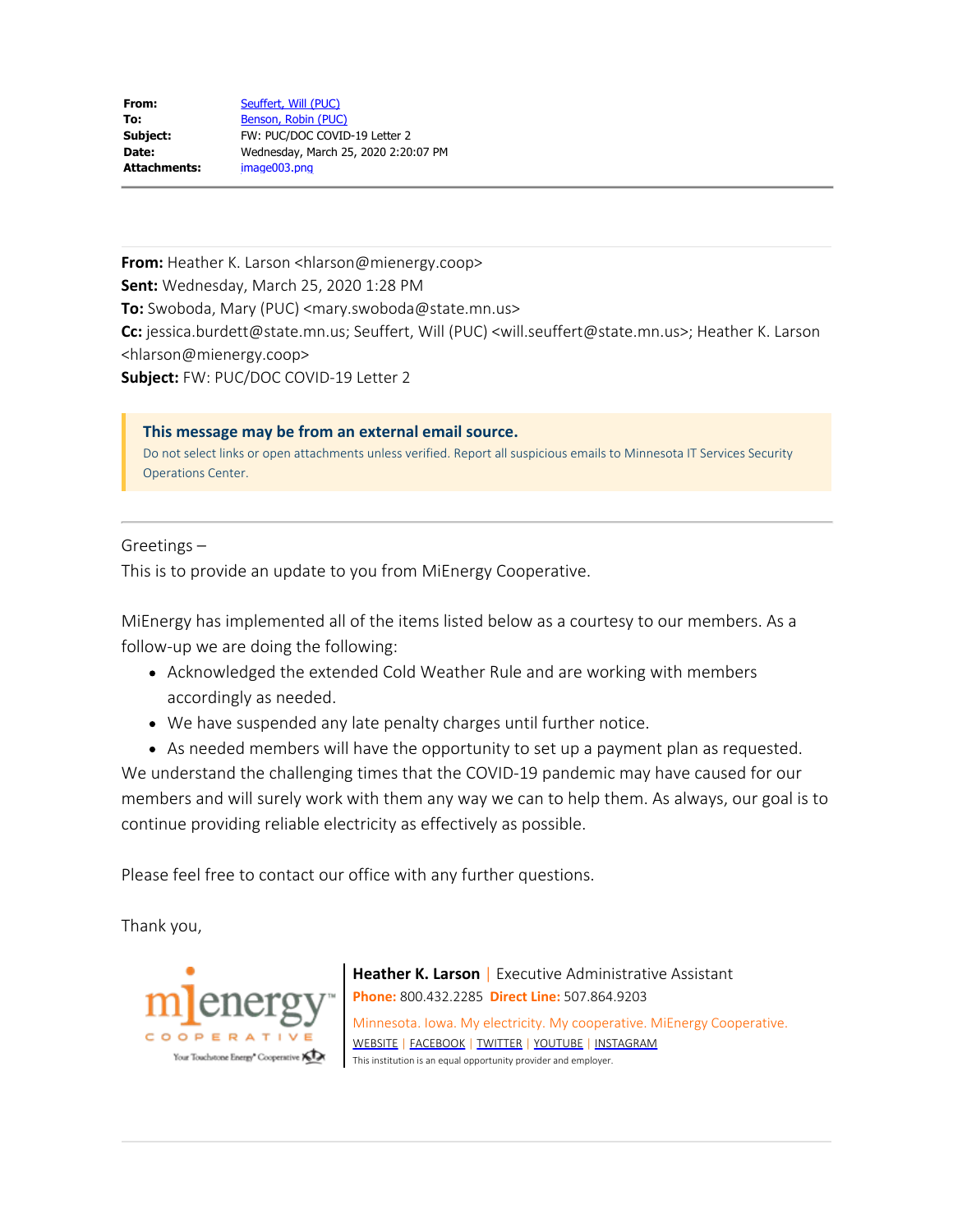**From:** Lori Clobes <[LClobes@mienergy.coop](mailto:LClobes@mienergy.coop)> **Sent:** Wednesday, March 25, 2020 12:50 PM **To:** Heather K. Larson [<hlarson@mienergy.coop](mailto:hlarson@mienergy.coop)> **Subject:** Fw: PUC/DOC COVID-19 Letter 2

Did you get this also? Is this something you reply back on?

From: Swoboda, Mary (PUC) [<mary.swoboda@state.mn.us](mailto:mary.swoboda@state.mn.us)> **Sent:** Wednesday, March 25, 2020 12:46 PM **To:** Lori Clobes <[LClobes@mienergy.coop](mailto:LClobes@mienergy.coop)> **Subject:** PUC/DOC COVID-19 Letter 2

March 25, 2020

To: Minnesota Electric and Gas Utilities

Re: Responsive Measures to the Outbreak of COVID-19

On March 13, 2020, Governor Walz issued Emergency Executive Order 20-01, declaring a peacetime emergency to protect Minnesotans from the novel coronavirus disease 2019 (COVID-19) outbreak in the United States that has spread to the State of Minnesota.

Your response to help Minnesotans through these unprecedented times is greatly appreciated. Many utility providers are already taking steps to expand and extend cold weather rule protections, suspend customer shut-offs, reconnect customers, arrange payment plans, and otherwise help their customers in these difficult circumstances. Thank you for these proactive and very important measures.

The services you provide are critical to the health and well-being of Minnesotans. During this time of uncertainty, Minnesotans are seeking the assurance that the measures you have taken thus far will extend throughout the peacetime emergency. The Department of Commerce and Public Utilities Commission are requesting your commitment that Minnesotans will not have to worry about their utility service during this time. Therefore, we request all utility providers to commit to work with affected customers and communities by undertaking -- at minimum – the following voluntary actions for the duration of the national security or peacetime emergency:

I. Extend the protections of Minnesota's Cold Weather Rule provided under Minnesota Statutes sections 216B.096 (public utilities), 216B.097 (electric cooperatives and municipal utilities) and 216B.16, subdivisions 12 and 12a (small gas utility and small electric utility, respectively) by restricting disconnection of residential customers for nonpayment of utility bills and reconnecting customers who have been disconnected for the